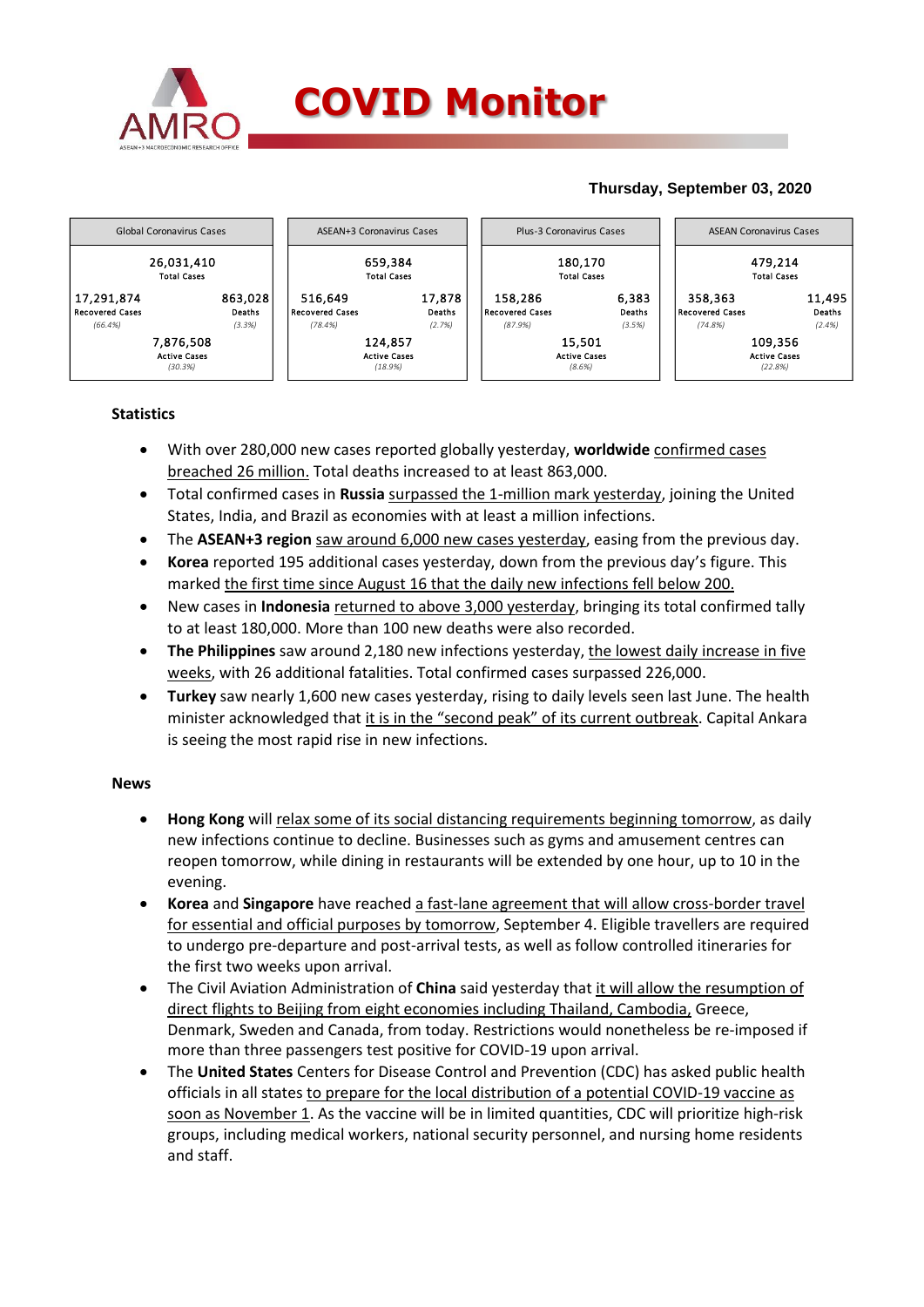

#### Overview of Confirmed COVID-19 Cases

| Economy               | Total<br>Cases | Cases per 1M<br>Population | <b>New</b><br>Cases | <b>New Cases</b><br>per 1M Pop. | <b>New Cases</b><br>$(7-day avg)^1$ | <b>ANew</b><br>Cases | ∆% New<br>Cases | <b>Total</b><br><b>Deaths</b> | <b>New</b><br><b>Deaths</b> | Fatality<br><b>Rate (%)</b> | Total<br>Recovered | Recovery<br>Rate $(\%)^2$ | <b>Active</b><br>Cases |
|-----------------------|----------------|----------------------------|---------------------|---------------------------------|-------------------------------------|----------------------|-----------------|-------------------------------|-----------------------------|-----------------------------|--------------------|---------------------------|------------------------|
| Global                | 26,031,410     |                            | 281,768             |                                 |                                     | 16,893               | $1.1$           | 863,028                       | 6,013                       | 3.3                         | 17,291,874         | 66.4                      | 7,876,508              |
| ASEAN+3               | 659,384        |                            | 6,156               |                                 |                                     | $-1,076$             | 0.9             | 17,878                        | 157                         | 2.7                         | 516,649            | 78.4                      | 124,857                |
| Plus-3                | 180,170        |                            | 811                 |                                 |                                     | $-102$               | 0.5             | 6,383                         | 20                          | 3.5                         | 158,286            | 87.9                      | 15,501                 |
| <b>ASEAN</b>          | 479,214        |                            | 5,345               |                                 |                                     | $-974$               | 1.1             | 11,495                        | 137                         | 2.4                         | 358,363            | 74.8                      | 109,356                |
|                       |                |                            |                     |                                 |                                     |                      |                 |                               |                             |                             |                    |                           |                        |
| China                 | 85,077         | 61                         | 12                  | 0.0                             |                                     | 5                    | 0.0             | 4,634                         | $\mathbf 0$                 | 5.4                         | 80,248             | 94.3                      | 195                    |
| Hong Kong, China      | 4,830          | 633                        | 8                   | 1.0                             |                                     | $-4$                 | 0.2             | 93                            | $\overline{3}$              | 1.9                         | 4,401              | 91.1                      | 336                    |
| Japan                 | 69,619         | 554                        | 596                 | 4.7                             |                                     | $-31$                | 0.9             | 1,327                         | 14                          | 1.9                         | 58,108             | 83.5                      | 10,184                 |
| Korea                 | 20,644         | 397                        | 195                 | 3.7                             |                                     | $-72$                | 1.0             | 329                           | 3                           | 1.6                         | 15,529             | 75.2                      | 4,786                  |
| Indonesia             | 180,646        | 669                        | 3,075               | 11.4                            |                                     | 300                  | 1.7             | 7,616                         | 111                         | 4.2                         | 129,971            | 71.9                      | 43,059                 |
| Malaysia              | 9,360          | 282                        | 6                   | 0.2                             |                                     | $-8$                 | 0.1             | 128                           | 0                           | 1.4                         | 9,079              | 97.0                      | 153                    |
| Philippines           | 226,440        | 2,058                      | 2,176               | 19.8                            |                                     | $-1,269$             | 1.0             | 3,623                         | 26                          | 1.6                         | 158,610            | 70.0                      | 64,207                 |
| Singapore             | 56,860         | 9,972                      | 8                   | 1.4                             |                                     | $-32$                | 0.0             | 27                            | 0                           | 0.0                         | 55,891             | 98.3                      | 942                    |
| Thailand              | 3,427          | 50                         | $\overline{2}$      | 0.0                             |                                     | -6                   | 0.1             | 58                            | 0                           | 1.7                         | 3,277              | 95.6                      | 92                     |
|                       |                |                            |                     |                                 |                                     |                      |                 |                               |                             |                             |                    |                           |                        |
| Brunei Darussalam     | 144            | 319                        | $\mathsf 0$         | 0.0                             |                                     | $\pmb{0}$            | 0.0             | 3                             | $\mathbf 0$                 | 2.1                         | 139                | 96.5                      | $\mathbf 2$            |
| Cambodia              | 274            | 16                         | 0                   | 0.0                             |                                     | $\pmb{0}$            | 0.0             | 0                             | 0                           | 0.0                         | 271                | 98.9                      | 3                      |
| Lao PDR               | 22             | $\overline{3}$             | $\pmb{0}$           | 0.0                             |                                     | $\mathbf 0$          | 0.0             | 0                             | $\overline{0}$              | 0.0                         | 21                 | 95.5                      | $\mathbf{1}$           |
| Myanmar               | 995            | 19                         | 76                  | 1.4                             |                                     | 39                   | 8.3             | 6                             | 0                           | 0.6                         | 358                | 36.0                      | 631                    |
| Vietnam               | 1,046          | 11                         | $\overline{2}$      | 0.0                             |                                     | $\overline{2}$       | 0.2             | 34                            | 0                           | 3.3                         | 746                | 71.3                      | 266                    |
|                       |                |                            |                     |                                 |                                     |                      |                 |                               |                             |                             |                    |                           |                        |
| Belgium               | 85,911         | 7,459                      | 424                 | 36.8                            |                                     | 173                  | 0.5             | 9,996                         | $\mathsf 0$                 | 11.6                        | 18,490             | 21.5                      | 57,425                 |
| France                | 313,730        | 4,827                      | 6,779               | 104.3                           | $\mathbf{A}_{\mathbf{c}}$           | 2,003                | 2.2             | 30,539                        | 21                          | 9.7                         | 73,946             | 23.6                      | 209,245                |
| Germany               | 247,411        | 2,982                      | 1,396               | 16.8                            |                                     | 183                  | 0.6             | 9,322                         | 15                          | 3.8                         | 219,904            | 88.9                      | 18,185                 |
| Italy                 | 271,515        | 4,508                      | 1,326               | 22.0                            |                                     | 351                  | 0.5             | 35,497                        | 6                           | 13.1                        | 208,536            | 76.8                      | 27,482                 |
| Netherlands           | 74,660         | 4,320                      | 858                 | 49.6                            |                                     | 288                  | 1.2             | 6,267                         | $\overline{7}$              | 8.4                         |                    | $\overline{\phantom{a}}$  |                        |
| Spain                 | 479,554        | 10,232                     | 8,581               | 183.1                           |                                     | 466                  | 1.8             | 29,194                        | 42                          | 6.1                         | 150,376            | 31.4                      | 53,521                 |
| Switzerland           | 42,763         | 4,945                      | 370                 | 42.8                            |                                     | 154                  | 0.9             | 2,011                         | 0                           | 4.7                         | 36,500             | 85.4                      | 4,252                  |
| <b>United Kingdom</b> | 340,929        | 5,069                      | 1,514               | 22.5                            |                                     | 182                  | 0.4             | 46,791                        | 10                          | 13.7                        |                    | $\overline{\phantom{a}}$  | $\sim$                 |
| Brazil                | 3,997,865      | 18,914                     | 46,934              | 222.0                           |                                     | 4,275                | 1.2             | 123,780                       | 1,184                       | 3.1                         | 3,387,309          | 84.7                      | 486,776                |
| Canada                | 131,941        | 3,489                      | 519                 | 13.7                            |                                     | 15                   | 0.4             | 9,182                         | 3                           | 7.0                         | 116,866            | 88.6                      | 5,893                  |
| Chile                 | 414,739        | 21,315                     | 1,594               | 81.9                            |                                     | 175                  | 0.4             | 11,344                        | 23                          | 2.7                         | 387,683            | 93.5                      | 15,712                 |
| Mexico                | 610,957        | 4,807                      | 4,921               | 38.7                            |                                     | $-1,555$             | 0.8             | 65,816                        | 575                         | 10.8                        | 504,541            | 82.6                      | 40,600                 |
| Peru                  | 657,129        | 20,020                     | 5,092               | 155.1                           |                                     | 221                  | 0.8             | 29,068                        | 124                         | 4.4                         | 480,177            | 73.1                      | 147,884                |
| <b>United States</b>  | 6,076,812      | 18,356                     | 39,040              | 117.9                           |                                     | $-3,929$             | 0.6             | 185,247                       | 1,048                       | 3.0                         | 2,231,757          | 36.7                      | 3,659,808              |
|                       |                |                            |                     |                                 |                                     |                      |                 |                               |                             |                             |                    |                           |                        |
| Australia             | 26,049         | 1,003                      | 126                 | 4.9                             |                                     | 22                   | 0.5             | 678                           | 15                          | 2.6                         | 21,690             | 83.3                      | 3,681                  |
| India                 | 3,853,406      | 2,814                      | 83,883              | 61.2                            |                                     | 5,526                | 2.2             | 67,376                        | 1,043                       | 1.7                         | 2,970,492          | 77.1                      | 815,538                |
| Iran                  | 378,752        | 4,501                      | 1,858               | 22.1                            |                                     | 176                  | 0.5             | 21,797                        | 125                         | 5.8                         | 326,801            | 86.3                      | 30,154                 |
| Russia                | 1,001,965      | 6,834                      | 4,893               | 33.4                            |                                     | 223                  | 0.5             | 17,365                        | 115                         | 1.7                         | 819,043            | 81.7                      | 165,557                |
| Saudi Arabia          | 317,486        | 9,133                      | 816                 | 23.5                            |                                     | $-82$                | 0.3             | 3,956                         | 27                          | 1.2                         | 292,510            | 92.1                      | 21,020                 |
| South Africa          | 630,595        | 10,559                     | 2,336               | 39.1                            |                                     | 1,118                | 0.4             | 14,389                        | 126                         | 2.3                         | 553,456            | 87.8                      | 62,750                 |

Source: Haver Analytics, sourced from John Hopkins University; AMRO staff calculations.<br>Notes: New cases since previous day. ∆% refers to percentage change since previous day. Fatality rate measured as deaths per confirmed

1/ Since January 31, 2020.

2/ Recovery rate is a proxy for the stage of the cycle.

Data as of 2/9/2020